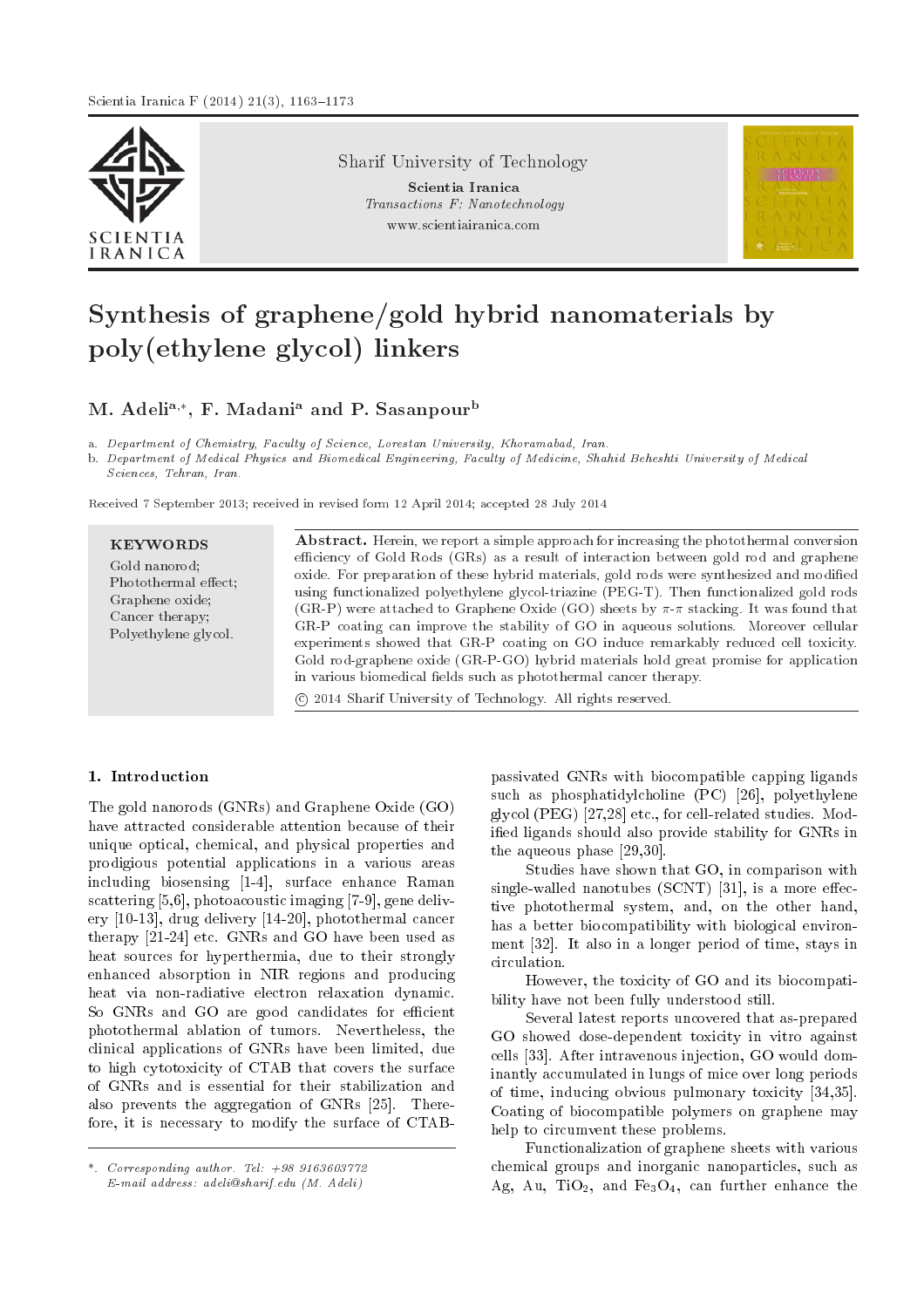properties of graphene. Hybrid materials, consisting of nanoparticles distributed on the surface of graphene, could potentially display not only the unique properties of nanoparticles [36,37] and those of graphene [38-41], but also additional novel properties due to the interaction between the nanoparticles and the graphene.

As a result and based on the above explanation, incorporation of GNRs into GO lead to hybrid materials with unique properties.

The final goal of the current study is to investigate the photothermal effect of a GR assembly incorporated into a Graphene Oxide (GO) sheet, which is an ideal substrate material for meeting our objective because of its high thermal conductivity ( $\sim 5,000 \text{ Wm}^{-1}\text{K}^{-1}$ ) and strong transmittance of light  $({\sim} 97.7\%)$  [42,43]. In this work, hybrid materials, consisting of modied GR with Polymer (GR-P) and GO, were synthesized and characterized. In order to prepare GR-P-GO hybrid materials, GR-P was staked onto the surface of GO using a polyethylene glycol spacer. This system exhibits a useful absorbance of NIR light and consequently production of the heat.

#### 2. Experimental section

Tetrachloroauric acid  $(HAuCl<sub>4</sub>.3H<sub>2</sub>O)$  was purchased from Sigma, and sodium borohydride, silver nitrate, ascorbic acid, cetyltrimethyl ammonium bromide (CTAB), cysteamine (CY), cyanuric chloride, sodium hydride, methanol, dichloromethane and polyethylene glycol (PEG1000) were purchased from Merck.

Infrared (IR) experiments were performed using a Nicolet 320 FT-IR. Ultraviolet (UV) spectra were recorded on a Shimadzu (1650 PC) scanning spectrophotometer. Ultrasonic bath (Model: 5RS, 22 KHz, Made in Italy) was used to disperse materials in solvents. The particle size, polydispersity and zeta potential of materials were determined using Dynamic Light Scattering (DLS) (zetasizer ZS, Malvern Instruments). Surface imaging studies were performed using Atomic Force Microscopy (AFM) to estimate surface morphology and particle size distribution. Samples were imaged with the aid of Dualscope/Rasterscope C26, DME, Denmark, using DS 95-50-E scanner with vertical z-axis resolution of 0.1 nm.

#### 2.1. Synthesis of GR

GR was synthesized using a NaBH4-ascorbic acid mixture [44]. In this typical synthesis, 10 mL of growth solution was prepared by dissolving HAuCl<sup>4</sup> (concentration 1 mM-100 mM) in aqueous CTAB solution. Next,  $AgNO<sub>3</sub>$  (concentration 0.1 mM-20 mM) and ascorbic acid solution (two equivalents with respect to gold salt) were mixed. The orange color of the gold salt disappears due to the reduction of  $Au^{3+}$  to  $Au^{\dagger}$  by ascorbic acid. Finally,  $1-1000$  mL of NaBH<sub>4</sub>  $(0.01 \text{ M})$ 

solution was rapidly mixed and the color of the solution changed to deep brown/violet within a few minutes.

#### 2.2. Preparation of polyethylene glycol triazine  $(PEG-T)$

A solution of PEG and sodium hydroxide in water was added to a solution of cyanuric chloride in 50 mL of dichloromethane at  $0^{\circ}$ C. Then, the mixture was stirred at  $0^{\circ}$ C for 1 h and at room temperature for 1 h and was refluxed for an additional 6 h. The purified product was obtained as a white solid in a 100% yield [45-47].

#### 2.3. Preparation of GR-P

The GRs were easily modified by alkanethiols. Chemical modication of GRs was achieved according to the following procedure: 150  $\mu$ L of 25 mM aqueous solution of cysteamine was added to 5 mL of the GRs suspension and it was stirred for at least 20 min at room temperature. Then, GRs were collected by centrifugation at 8700 rpm for 12 min and resuspended in 5 ml distilled water. Then, 3 ml gold rodscysteamine (GR-CY) solution, in ice bath, was added dropwisely to 1 ml of PEG-T (0.7 mM) solution. The mixture was stirred for 30 min. The resulting solution was under ultrasound for 1 h at 23°C and was left to stand for 30 min at room temperature. Then it was puried by centrifugation for 10 min at 8700 rpm and resuspended in 5 ml distilled water and stored at  $4^{\circ}$ C.

# 2.4. Preparation of GR-P-GO hybrid material

GO produced according to the Hummers method [48], especially synthesized from natural graphite can be easily dispersed in water. According to, a desired amount of GO powder (0.5 mg) was dispersed into 5 mL of distilled water and it was treated by mild ultrasound for 15 min in order to form a homogeneous suspension. 150  $\mu$ L of GR-P was added to the suspension under stirring, and the mixture was sonicated for 30 min and was stored at room temperature for a night. Then it was purified by centrifugation for 15 min at 11000 rpm, and resuspended in 5 ml distilled water, and was stored at  $4^{\circ}$ C.

#### 2.5. Preparation of GR-GO hybrid material

0.5 mg of GO powder was dispersed into 5 mL of distilled water and it was treated by mild ultrasound for 15 min in order to form a homogeneous suspension. 100  $\mu$ L of GR was added to the suspension under stirring. The mixture was sonicated for 30 min and was stored at room temperature, then purified by centrifugation for 15 min at 11000 rpm and resuspended in 5ml distilled water and storage at  $4^{\circ}$ C.

### 2.6. Cell viability assay (MTT)

Colorimetric assay is a popular method in quantifying cell survival percentage. In principle, the absorbance of formazan which was produced from the mitochondrial oxidation of 3-(4, 5-dimethylthiazolyl-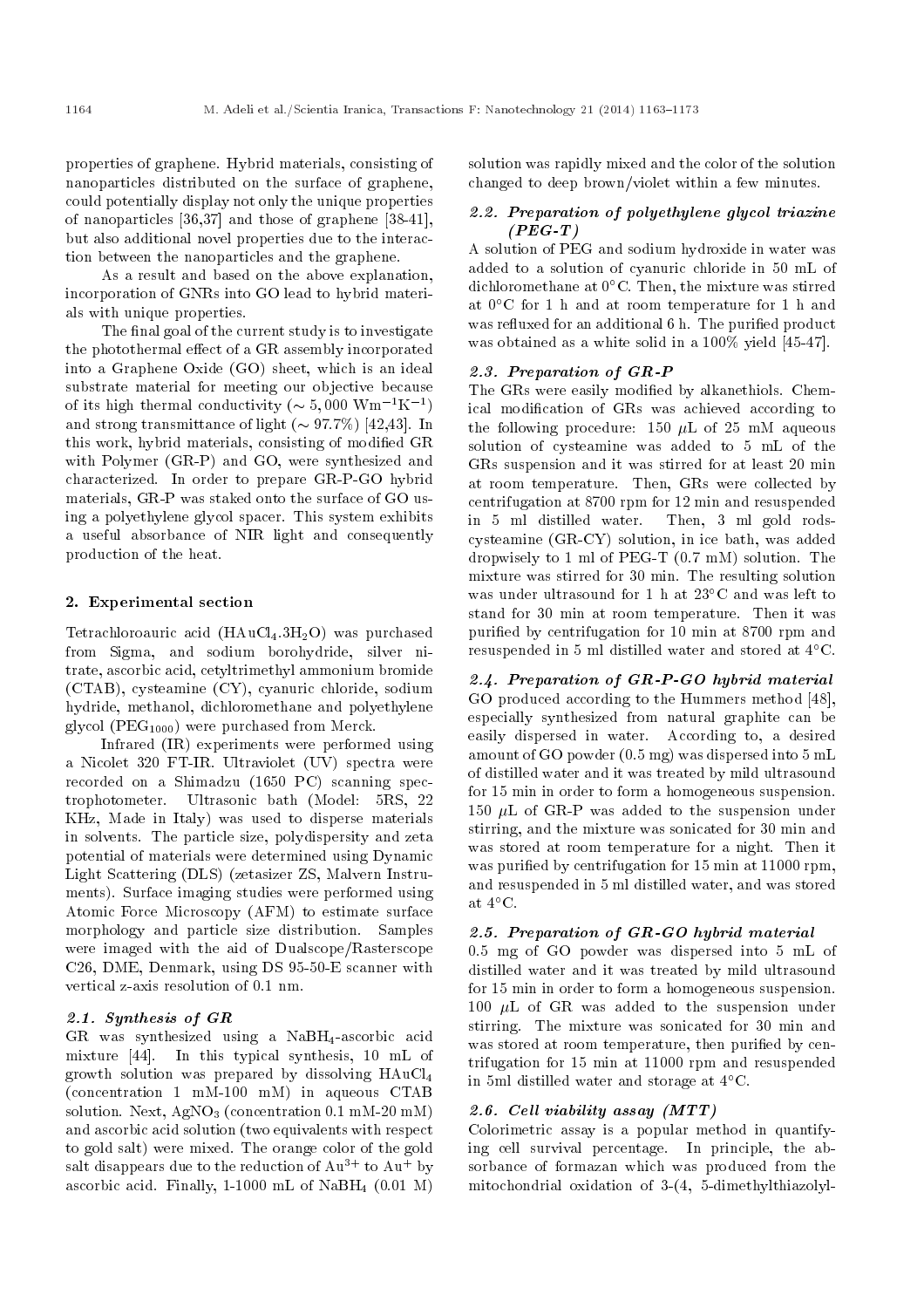2)-2,5-diphenyltetrazolium bromide (MTT) in living cells is directly proportional to the number of living cells. Briefly, HeLa cells were seeded into 96-well plates with 200 mL medium (DMEM) and incubated for 24 h at 37°C under a 5%  $CO_2$  atmosphere. Then, 20  $\mu$ L GR, GR-P, GO, GR-GO and GR-P-GO were incubated for 24 h, 48 h and 72 h, respectively. After that, 0.05 mg of MTT was added to each well and the plates were incubated for 2 h. Next, the MTT solutions were removed and 100  $\mu$ L DMSO (Dimethylsulfoxide) was added to each well. Then the absorbances of the wells at 490 nm were measured with a microplate reader. The obtained cell viability was expressed as a percentage relative to cells incubated with medium only.

Cell viability was calculated using the equation:

Cell viability 
$$
(\%) = (Inst/Intscontrol) \times 100,
$$

where "Ints" is the colorimetric intensity of the cells incubated with the samples, and \Intscontrol" is the colorimetric intensity of the cells incubated with the Media only (positive control).

#### 3. Results and discussion

In this work, GRs with CTAB capping agent were synthesized and then CY was used to replace CTAB molecules on the surface of GRs. Functionalized polyethylene glycol was then conjugated to the surface of the resultant cysteamine-modied GRs (GR-CY) (Scheme 1).

GRs were deposited onto the surface of GO using electrostatic interaction between the negative GO and positive GRs surfaces (Scheme  $2(a)$ ). For preparation of GR-P-GO hybrid materials, GR-P was staked onto the surface of GO by interactions between  $\pi$  systems of triazine and graphene oxide (Scheme 2(b) and (c)).

IR spectra were used to prove the synthesis of GR-P and GR-P-GO and evaluate interactions between their species. Figure 1 shows the IR spectrum of GR, CY, GR-CY, PEG-T and GR-P. As we discussed in the previous section, GR has been established in the medium by CTAB surfactant. In IR spectrum of GNR (Figure 1(a)) absorption bands at 2981, 2848.57 cm<sup>-1</sup> and  $1342 \text{ cm}^{-1}$  are corresponded to the stretching vibration of C-H and C-N bands, respectively. Also  $CH<sub>2</sub>$  and  $CH<sub>3</sub>$  bending vibration appeared at 1481 and  $1360 \, \text{cm}^{-1}$ , respectively. In absorption spectrum of CY, symmetric stretching bond of N-H, asymmetric stretching bond of N-H, N-H bending vibration, C-N stretching and S-H stretching are shown at 3288, 3352, 1585, 1022 and 2550  $\text{cm}^{-1}$ , respectively (Figure 1(b)). The vibration bond of S-H group that is seen as a weak bond in systeamine spectrum disappeared at IR spectrum of  $GR-CY$  (Figure 1(c)), and this shows the

 $(d)$ Transmittance (%)  $(c)$  $(1)$  $(x)$ 2400 1800 1400 1000 600 4000 3200 Wavenumber (1/cm)

Figure 1. IR Spectra of a) GR, b) cysteamine, c) GR-CY, d) PEG-T, and e) GR-P.

formation of covalent bond between thiol group and GR surface. Figure 1(d) shows the IR spectrum of PEG-T. The absorption bond of C-O stretching at  $1106 \text{ cm}^{-1}$ and C=N of triazine ring at  $1724 \text{ cm}^{-1}$  are appeared. In IR spectrum of GR-P, the double peak of  $NH<sub>2</sub>$  of CY on the GR surface at  $3398~\mathrm{cm}^{-1}$  is changed to a single peak upon conjugation to the triazine group. Figure 2 shows the IR spectrum of GO, GR-GO and GR-P-GO. In IR spectrum of GO, six absorbance bands assigned to the stretching vibration of acidic OH, C=O, C-O (epoxy), C-O-C, C-OH, and  $C=C$  of aromatic ring can be seen at 3421, 1722, 1225, 1054, 1420 and 1627  $\rm cm^{-1},$ respectively (Figure  $2(a)$ ). Presence of vibration bands at 2920 and 2856  $\rm cm^{-1}$  corresponded to the C-H group of surfactant CTAB on GR surface in the IR spectra of GR-GO prove stacking of the GR on the surface GO (Figure 2(b)). Comparison of the absorbance bands of different species of GR-P-GO with the IR spectrum of this compound and shifted absorption bands shows the interaction between modied GR and GO. In IR spectrum of this system, absorption bands of OH and C=O acidic groups of GO are shifted from 1728 and  $3407 \text{ cm}^{-1}$  to  $1726 \text{ and } 3417 \text{ cm}^{-1}$ , respectively. It shows that one of interactions between GR-P and GO is hydrogen bonding between acidic OH of GO and nitrogen atom in triazine ring. On the other hand, vibration of C=C of GO shifted from  $1627 \text{ cm}^{-1}$ to  $1620 \, \text{cm}^{-1}$  in GR-P-GO hybrid material proving interactions between terminated triazine in PEG and aromatic rings of GO (Figure  $2(c)$ ).

In UV-vis spectra, in general, GNRs have two

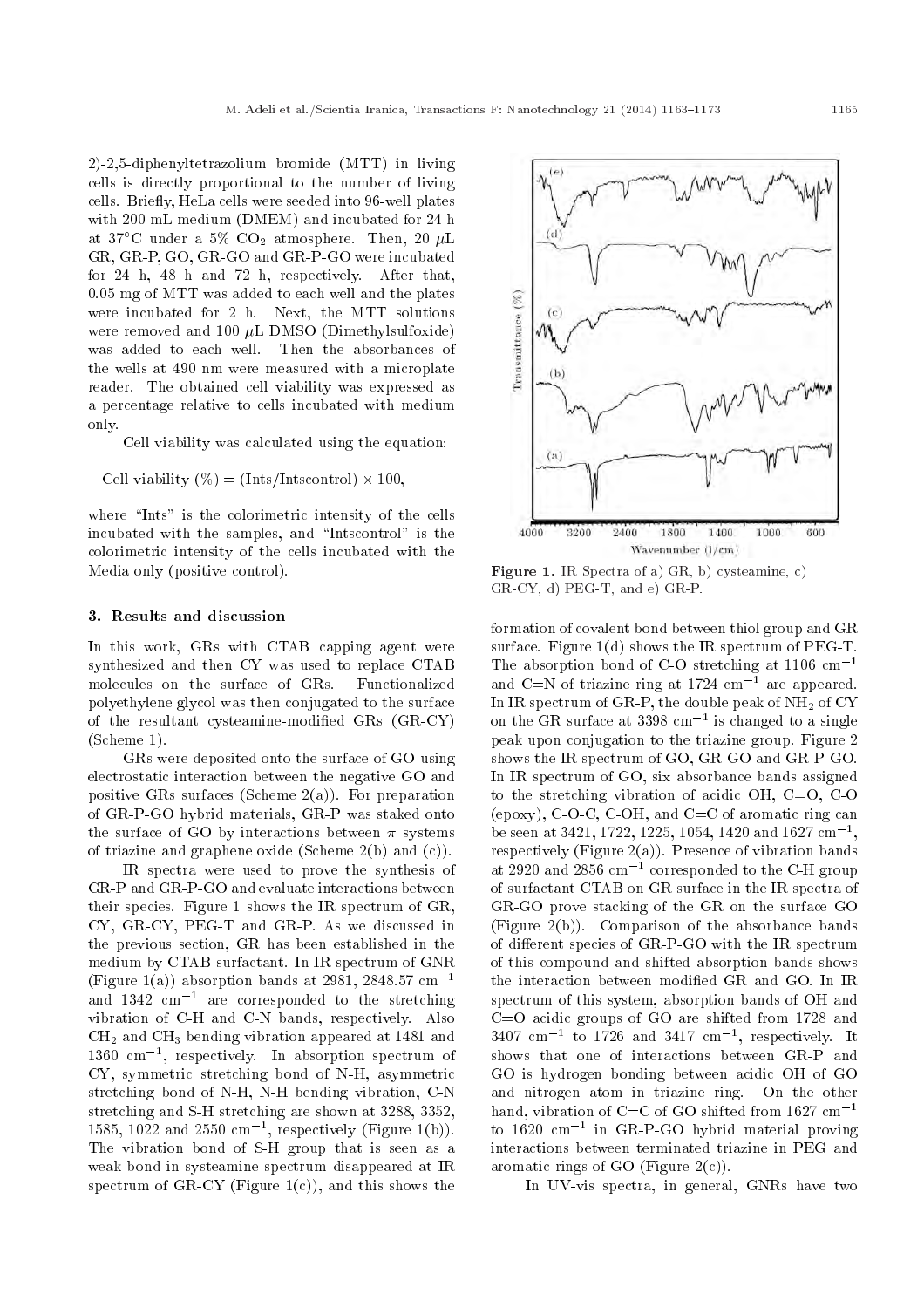

**Scheme 1.** Synthetic route for preparation of modifide gold rod: a) Water,  $25^{\circ}$ C, 1h; and b) water,  $0.25^{\circ}$ C,  $1:30'$ .

distinctive adsorption bands, namely, the transverse band and the longitudinal band, corresponding to the oscillation of free electrons along the short and long axis of GNR, respectively. In GR aqueous solution, the GRs have two absorption maxima, one at 520 nm, is attributed to the transverse surface plasmon resonance, and the other one at 720 nm corresponds to the longitudinal surface plasmon (SPL) resonance (Figure 3(a)). The modification of GRs by CY and functionalized poly ethylene glycol was monitored by UV-Vis absorption spectra as shown in Figure 3(b) and (c). The longitudinal and transverse plasmon bands shifted from 720 nm to 870 nm and 520 nm to 530 nm, respectively, upon binding of cysteamine onto the surface of GRs (GR-CY), because of increasing the aspect ratio and size of GRs. After modification by polymer, a red-shift can be observed in the transverse band from 530 (Figure 3)) to 546 nm, because of the end-to-end assembly of GRs.

Also Figure 3 shows that aqueous solutions of GR, GR-CY and GR-P are completely stable at room temperature over several months and there is no observed aggregation.

The UV-vis spectra of GO was recorded (Fig-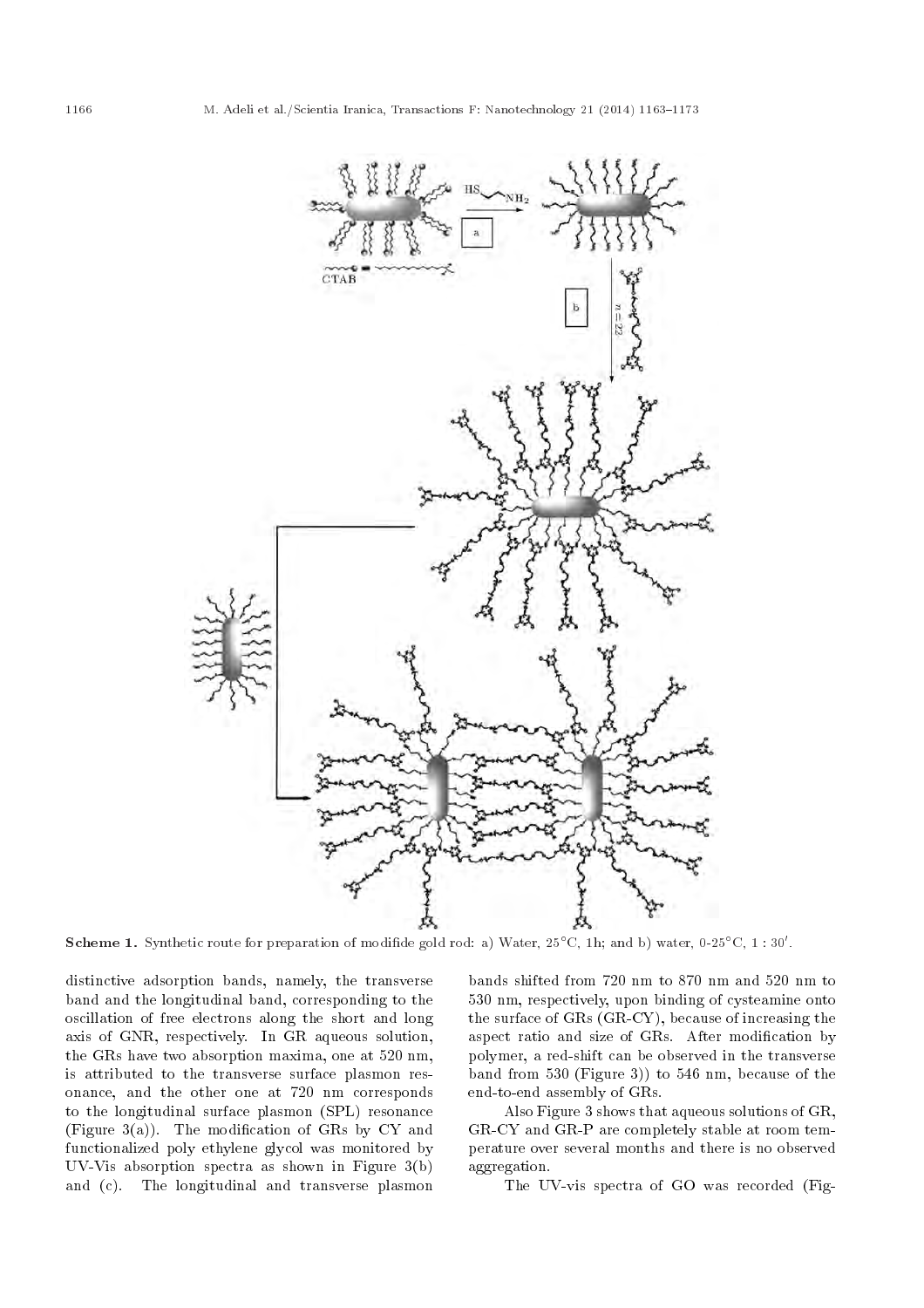

Scheme 2. Synthetic route for preparation of GR-GO and GR-P-GO hybrid nanomaterials: a), b), and c) water, 25°C,  $2:30'.$ 



Figure 2. IR Spectra of a) GO, b) GR-GO, and C) GR-P-GO.



Figure 3. UV-vis spectra of a) GR, b) GR-CY, and c) GR-P and aqueous solutions of a) GR, b)  $GRCY$ , and c) GR-P in  $25^{\circ}$ C.

ure 4(a)) showing a similar absorption peak at 230- 240 nm, which was originated from the  $\pi$ -plasmon of carbon [49,50]. Successful GR and GR-P loading on GO were evidenced by UV-vis spectra of GR-GO and GR-P-GO hybrid nanomaterials (Figure 4) in which the characteristics of GR and GR-P absorption peaks were clearly identied (Figure 3(b) and (c)). The UVvis peaks at 520 nm and 720 nm, and also 546 nm and 870 nm were then used to determine the concen-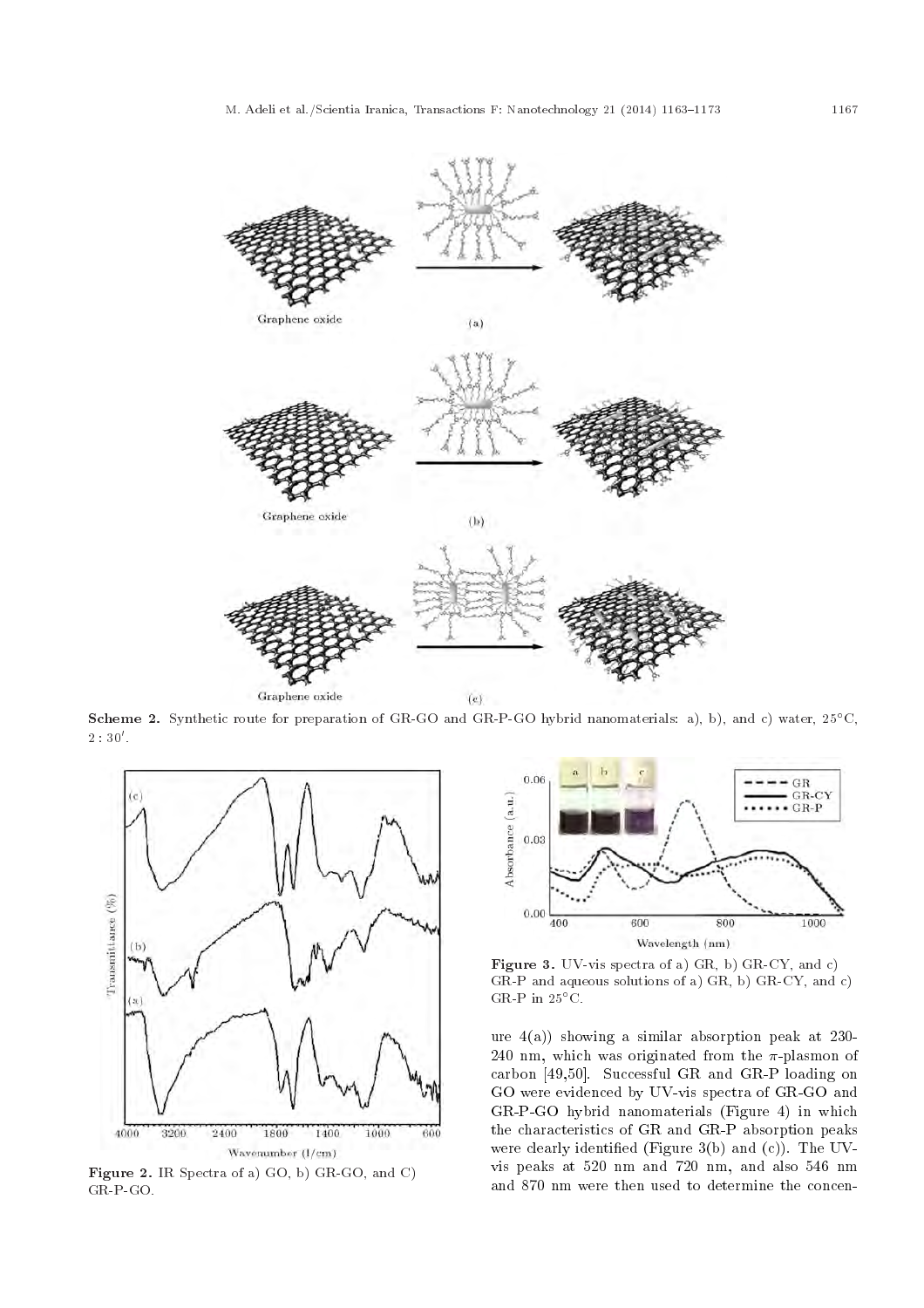

Figure 4. UV-vis spectra and UV-vis expanded spectra of GO, GR, GR-P-GO, and GR-GO and aqueous solutions of a) GO, b) GR-GO, and c) GR-P-GO at  $25^{\circ}$ C.



Figure 5. TEM image of GR.

trations of GR and GR-P in GR-GO and GR-P-GO samples after subtraction of absorbance contributed by GO. These changes can be seen in UV-vis expanded spectra clearly (Figure 4). In addition, Figure 4 shows that aqueous solutions of GO, GR-GO and GR-P-GO hybrid nanomaterials were stable at ambient conditions over several months, and no precipitation was observed.

TEM images were prepared by deposition of a suitable amount of the concentrated GRs (centrifuged and resuspended in distilled water) onto the carboncoated copper grid. Figure 5 shows TEM image of synthesized GRs. The average dimension of GRs was estimated to be 360 nm long and 130 nm wide which represents an aspect ratio of 2.77. This feature can be also characterized by the longitudinal peak in the absorption spectrum.

Figure 6 shows a TEM image of GO sheets. The suspended graphene membranes presented here consist of single layer or bilayer sheets with average dimensions of 2  $\mu$ m.

The morphology of GO before and after loading GR-P was characterized with AFM, as shown in Figure  $7(a)$ . GO shows a height of 1.3 nm, suggesting a single layer graphene sheet [51]. Figure 7(b) shows AFM images of GR-P-GO hybrid materials. A Smooth surface can be seen for pristine GO (Figure  $7(a)$ ), while



Figure 6. TEM image of GO.

| Table 1. Zeta potential values of samples. |  |  |  |
|--------------------------------------------|--|--|--|
|--------------------------------------------|--|--|--|

| Sample        | Zeta potential $(mV)$ |  |  |
|---------------|-----------------------|--|--|
| GR.           | $+33.18$              |  |  |
| $G$ R-P       | $+8.29$               |  |  |
| GO            | $-20.51$              |  |  |
| $G$ R- $GO$   | $-10.23$              |  |  |
| $GR$ $P$ $GO$ | -31.98                |  |  |

many protuberances are observed for GR-P-GO hybrid (Figure 7(b)). These protuberances can be seen clearly in Figure 7(c) and (d). As can be observed, GRs-P uniformly are placed on the surface of GO. AFM phase contrast image of the GR-P-GO hybrid materials confirms this result. Phase contrast images show a network-like shape with two phases for GR-P-GO hybrid material. Dark parts are assigned to the GRs-P on the surface of GO and bright points correspond to GO. It was also observed that the average thickness of GR-P-GO sheets was 3.46 nm, while single layer GO sheets were 1.3 nm. The increased sheet thickness was attributed to the GR-P coating on graphene.

The zeta potential of synthesized hybrid materials was investigated in water and at  $25^{\circ}$ C by Dynamic Light Scattering (DLS). Useful information about interaction between GR, Polymer, and GO were obtained using zeta potential. Table 1 shows the zeta potential of GR which is 33 mV due to the presence of cationic surfactant CTAB. Replacing this surfactant by polymer changes GR's zeta potential to 8.26 mV. The positive zeta potential of polymer is due to the protonation of nitrogen atoms of triazine rings. Due to the presence of carboxylic groups on the surface of GO its zeta potential is -20.51 mV. The zeta potential of GR-GO hybrid material is -10.23 mV, because charge of surfactant of GR and CTAB is positive, and it is negative for GO.

Emission spectra of the GR, GR-P, GO and GR-P-GO under excitation by a 480 nm light are depicted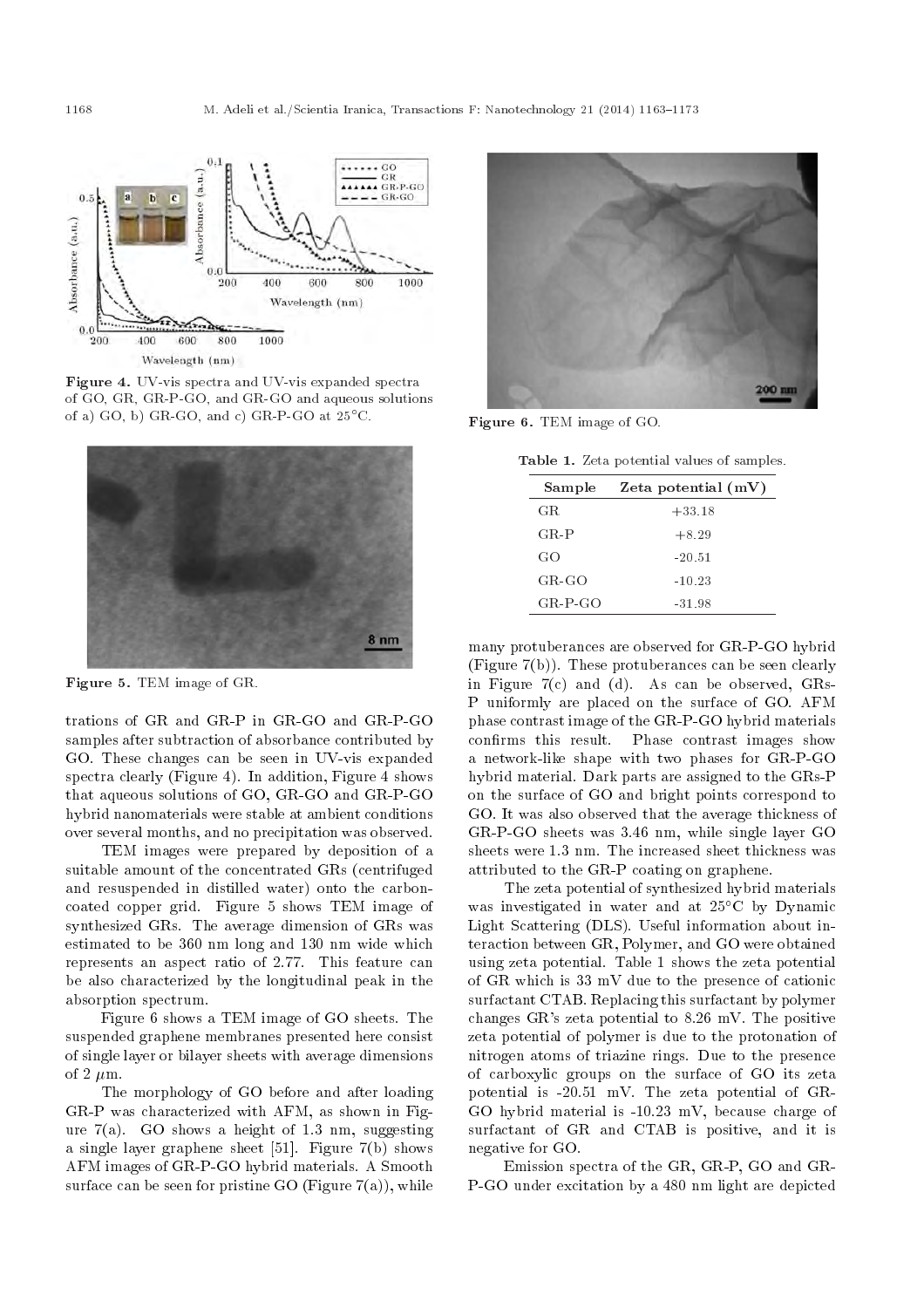

Figure 7. Topographic and prole AFM images of (a) GO and (b) GR-P-GO. Topographic (c), and the phase contrast (d) images of the region are shown inside the topographic AFM image of GR-P-GO.

in Figure 8. In this spectrum, free GR and GR-P exhibit a maximum luminescence emission at 523 nm and 578 nm, respectively. Because of the increasing aspect ratio of modied GRs, the emission spectrum is shifted to longer wavelengths, and its intensity decreases. However, GR-P-GO exhibits signicant quenching at 578 nm emission band at the same excitation wavelength. These results indicate that there is a strong  $\pi$ - $\pi$  stacking interaction between triazine of PEG-T in GR-P and aromatic rings of GO in GR-P-GO hybrid materials.

The ability of GRs and their modified forms to increase temperature of medium has also been investigated. Table 2 corresponds to the temperature of aqueous solutions of materials irradiated by 650 nm laser source with a power of 100 mW. It should be mentioned that the intensity of the present NIR laser is 10 times lower than the laser intensity  $($ 2 W/cm<sup>2</sup> ) commonly used in previous reports. A low power source and the lower wavelength that materials respond were selected, because these two factors dominate the efficiency and safety of photothermal systems. Solutions of GR, GR-P, GO, GR-GO and GR-P-GO (800  $\mu$ L) were irradiated in the plastic tubes. As can be seen, GR-P-GO hybrid materials increase temperature of solutions more that their precursors. There is a deficiency of information on the enhanced photothermal effect of GR, and to the best of our knowledge, this report is the first to demonstrate the increase in the photothermal efficiency derived from the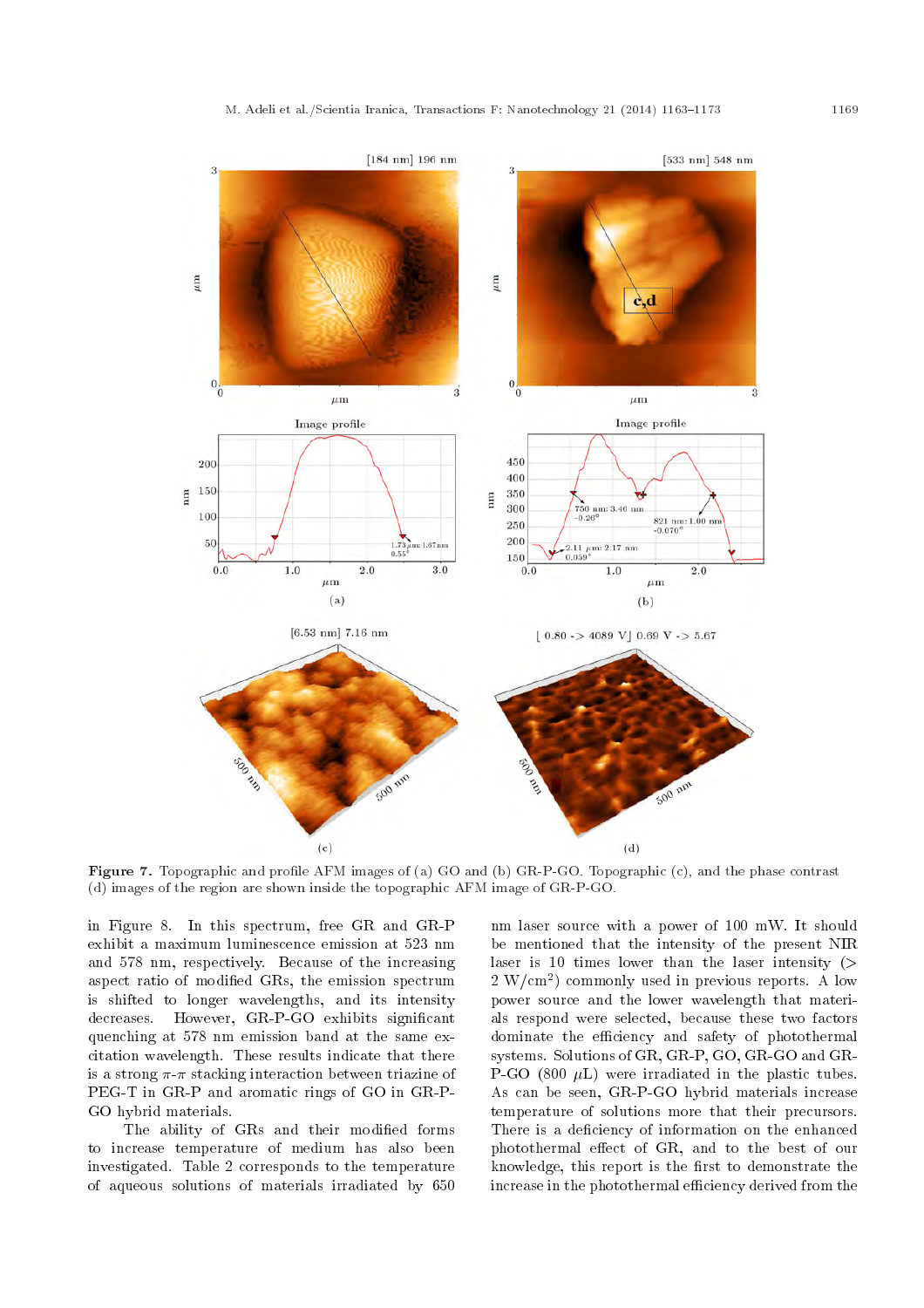Table 2. Measured temperature of aqueous solutions of the sample after irradiation by a laser source at wavelength of 650 nm with a power 100 mW.

| Sample    | $T_1$ - $T_2$ | Time     | Wavelength |
|-----------|---------------|----------|------------|
|           | $^{\circ}$ C) | $(\min)$ | (nm)       |
| GR.       | 25.2-28.4     | 3        | 650        |
| $GR-P$    | 25.2-31.7     | 3        | 650        |
| GO        | 25.2-27.3     | 3        | 650        |
| $G.R-GO$  | $25.2 - 33.6$ | 3        | 650        |
| $GR-P GO$ | 25.2-39.1     | 3        | 650        |



Figure 8. Luminescence spectra of a) GR, b) GR-P, c) GO, and d) GR-P-GO.



Figure 9. Cellular viability of HeLa cells, assessed by an MTT assay, after exposure to GR, GR-CY, GR-P, GO, GR-GO and GR-P-GO for 24, 48 and 72 h.

addition of GR-P onto the surface of GO. Therefore, the synthesized hybrid material can be used as new photothermal therapy systems with a high treatment efficacy.

All materials show a time-dependence toxicity (Figure 9). Interestingly, toxicity of materials increases abruptly in the first two days incubation, showing that this materials uptake by cells quickly. A reason for this observation could be the big size of materials. In this figure, because of higher dispersion and stability of GR-P in comparison with GR, the cellular uptake of GR-P is higher. Therefore, it reveals higher level of toxicity than GR. Also, due to the GO hydrophobic surface, GO exhibits higher cellular uptake and toxicity than GR-GO and GR-P-GO. On the other hand, GR-GO is bigger than GR-P-GO, hence the cellular uptake is low and toxicity is less.



Figure 10. Electric filed distribution around gold rod on graphene oxide substrate.



Figure 11. Electric filed distribution spectrum at point A for two cases of Gold Rod (GR) and GR in vicinity of graphene oxide.

In order to model interaction of light with GR and GO, Maxwell's equations have been solved numerically. The chosen method is Finite-Difference Time-Domain technique [52]. In this method, in order to consider dispersion behavior of permittivity of GR, we have used the Drude-Lorentz model. In order to obtain the coefficients of the model, the relation should be fitted with parameters obtained by measurement [53], given by:

$$
\varepsilon(\omega) = \varepsilon_{\infty} - \frac{\omega_D^2}{\omega^2 + i\gamma_D \omega} + \sum_{p=1}^2 \frac{\Delta \varepsilon_p \omega_p^2}{\omega_p^2 + 2i\omega \delta_p - \omega^2}.
$$
 (1)

Figure 10 shows electric field distribution around GR in vicinity of GO layer. Figure 11 presents calculated electric field spectrum (at point  $A$  of Figure 10), for two cases, simple GR and GR in vicinity of GO substrate. It can be seen from the spectrum of electric field that, in the presence of GO as substrate, enhancement of electric field is more. Also presence of peak around 760 nm will result in absorption of light in near IR region.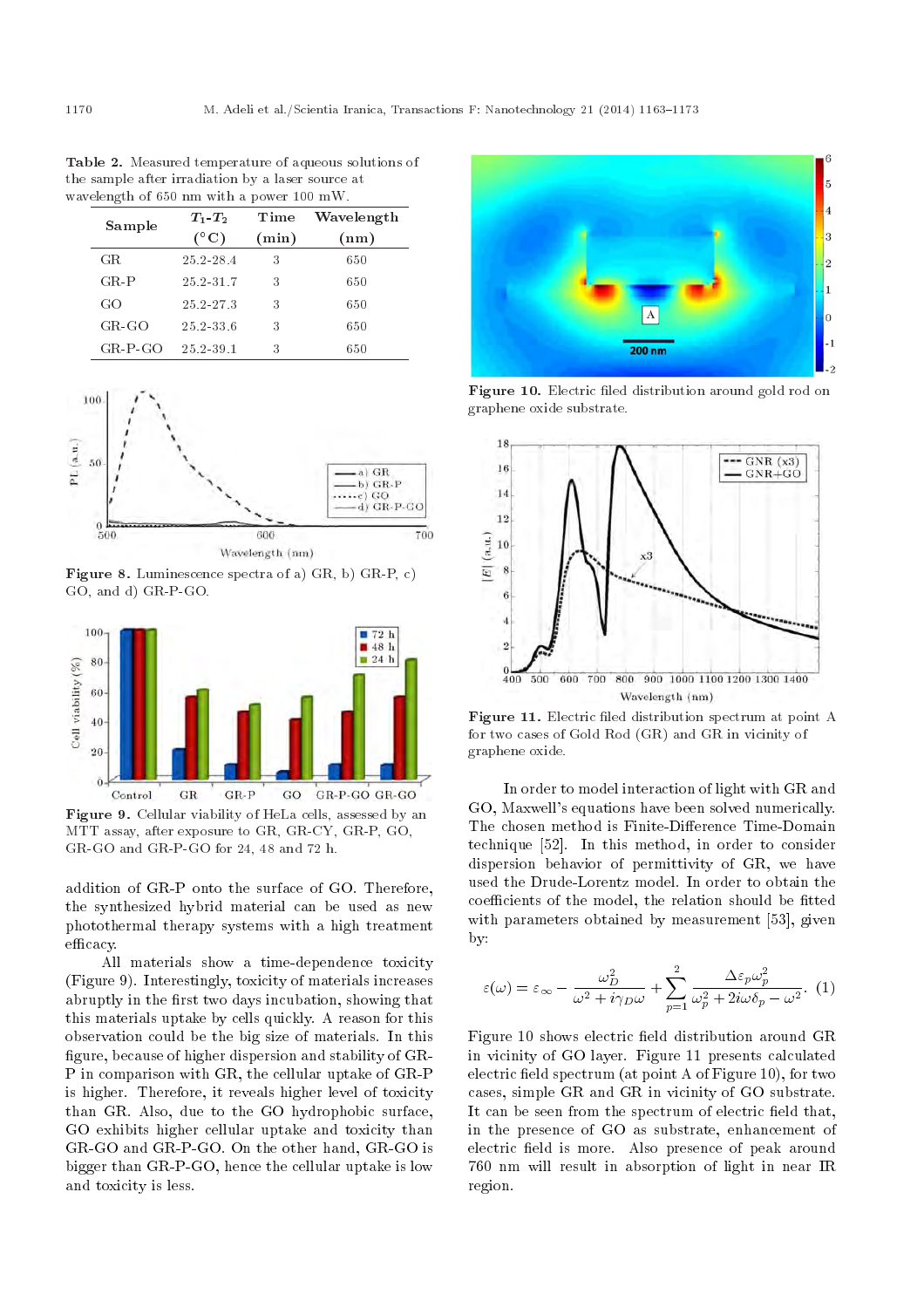#### 4. Conclusion

In summary, we offer a simple approach for increasing the photothermal conversion efficiency of GRs by interactions between gold rod and graphene oxide. Due to the efficient absorption of NIR light and consequently production of heat, the synthesized hybrid material can be used as a new and promising system for biomedical applications such as photothermal therapy.

#### References

- 1. Wang, X., Li, Y., Wang, H., Fu, Q., Peng, J., Wang, Y., Du, J., Zhou, Y. and Zhan, L. "Gold nanorodbased localized surface plasmon resonance biosensor for sensitive detection of hepatitis B virus in buffer, blood serum and plasma", Biosens. Bioelectron, 26(2), pp. 404-410 (2010).
- 2. Parab, H.J., Jung, Ch., Lee, J.H. and Park, H.G. "A gold nanorod-based optical DNA biosensor for the diagnosis of pathogens", *Biosens. Bioelectron*, 26(2), pp. 667-673 (2010).
- 3. Akhavan, O., Ghaderi, Gh. and Rahighi, R. \Toward single-DNA electrochemical biosensing by graphene nanowalls", ACS Nano., 6(4), pp. 2904-2916 (2012).
- 4. Eden, M.N. and Arben, M. "Graphene oxide as an optical biosensing platform", Advanced Materials, 24(25), pp. 3298-3308 (2012).
- 5. Huang, X., El-Sayed, I.H., Qian, W. and El-Sayed, M.A. "Cancer cells assemble and align gold nanorods conjugated to antibodies to produce highly enhanced, sharp, and polarized surface Raman spectra: A potential cancer diagnostic marker", Nano Lett., 7(6), pp. 1591-1597 (2007).
- 6. Huanping, Y., Hailong, H., Zhenhua, N., Chee, K.P., Chunxiao, C., Jianyi, L. and Ting, Y. "Comparison of surface-enhanced Raman scattering on graphene oxide, reduced graphene oxide and graphene surfaces", Carbon, 62, pp. 422-429 (2013).
- 7. Qian, J., Jiang, Li., Cai, F., Wang, D. and He, S. \Fluorescence-surface enhanced raman scattering cofunctionalized gold nanorods as near-infrared probes for purely optical in vivo imaging", Biomaterials, 32(6), pp. 1601-1610 (2011).
- 8. Chen, G. and Da-xiang, Cui. "Functionalized gold nanorods for tumor imaging and targeted therapy", Cancer Biol Med., 9(4), pp. 221-233 (2012).
- 9. Manas, R., Tejas, S.K., Sandeep, K.M., Sunil, K.M., Sushil, K.S., Niroj, S., Kalpana, B., Raj, K.Sh., Debabrata, G. and Sabyasachi, S. "Graphene oxide from silk cocoon: A novel magnetic fluorophore for multi-photon imaging", 3 Biotech., 4(1), pp. 67-75 (2014).
- 10. Jain, P.K., Lee, K.S., El-Sayed, I.H. and El-Sayed, M.A. "Calculated absorption and scattering properties of gold nanoparticles of different size, shape, and composition: Applications in biological imaging and

biomedicine", J. Phys. Chem., 110(14), pp. 7238-7248 (2006).

- 11. Chen, Ch., Lin, Y.P., Wang, C.W., Tzeng, H.C., Wu, C.H., Chen, Y.C., Chen, C.P., Chen, L.C. and Wu, Y.C. "DNA-gold nanorod conjugates for remote control of localized gene expression by near infrared irradiation", J. Am. Chem. Soc.,  $128(11)$ , pp. 3709-3715 (2006).
- 12. Yamashita, S., Fukushima, H., Akiyama, Y., Niidome, Y., Mori, T., Katayama, Y. and Niidome, T. "Controlled-release system of single-stranded DNA triggered by the photothermal effect of gold nanorods and its in vivo application", Bioorg. Med. Chem., 19(7), pp. 2130-2135 (2011).
- 13. Kim, H. and Kim, W.J. \Photothermally controlled gene delivery by reduced graphene oxidepolyethylenimine nanocomposite",  $Small$ ,  $10(1)$ , pp. 117-126 (2014).
- 14. Pissuwan, D., Niidome, T. and Cortie, M. \The forthcoming applications of gold nanoparticles in drug and gene delivery systems", J. Control. Release, 149(1), pp. 65-71 (2011).
- 15. Niidome, T., Ohga, A., Akiyama, Y., Watanabe, K., Niidome, Y., Mori, T. and Katayama, Y. "Controlled release of PEG chain from gold nanorods: Targeted delivery to tumor", *Bioorg. Med. Chem.*,  $18(12)$ , pp. 4453-4458 (2010).
- 16. Sunil, P., Ritu, Sh., Ashmi, M., Mukeshchand, T., Goldie, Oza. and Madhuri, Sh. "Gold nanorods mediated controlled release of doxorubicin: nano-needles for efficient drug delivery", Materials in Medicine,  $24(7)$ , pp. 1671-1681 (2013).
- 17. Ghosh, P., Han, G., De, M., Kim, C. and Rotello, V.M. "Gold nanoparticles in delivery applications",  $Adv.$ *Drug Delivery Rev.*,  $60(11)$ , pp. 1307-1315 (2008).
- 18. Li, Z., Huang, P., Zhang, X., Lin, J., Yang, S., Liu, B., Gao, F., Xi, P., Ren, Q. and Cui, D. "RGD-conjugated dendrimer-modied gold nanorods for in vivo tumor targeting and photothermal therapy", Mol. Pharm.,  $7(1)$ , pp. 94-104 (2009).
- 19. Wei, Q., Ji, J. and Shen, J. "Synthesis of near-infrared responsive gold nanorod/PNIPAAm core/shell nanohybrids via surface initiated ATRP for smart drug delivery macromol", Rapid Commun.,  $29(8)$ , pp. 645-650 (2008).
- 20. Cassandra, L.W., Jaclyn, M.L., Xiliang, L. and Xinyan, T.C. "Electrically controlled drug delivery from graphene oxide nanocomposite filmsm", ACS Nano, 8(2), pp. 1834-1843 (2014).
- 21. Jo, W., Freedman, K., Yi, D.K., Bose, R.K.S., Lau, K.K., Solomon, S.D. and Kim, M. \Photon to thermal response of a single patterned gold nanorod cluster under near-infrared laser irradiation", J. Biofabrica,  $3(1)$ , p. 015002 (2011).
- 22. Ming, C., Heran, W., Zhen, Zh., Nan, L., Xiaohong, F. and Shanshan, X. "Gold nanorod-embedded electrospun brous membrane as a photothermal therapy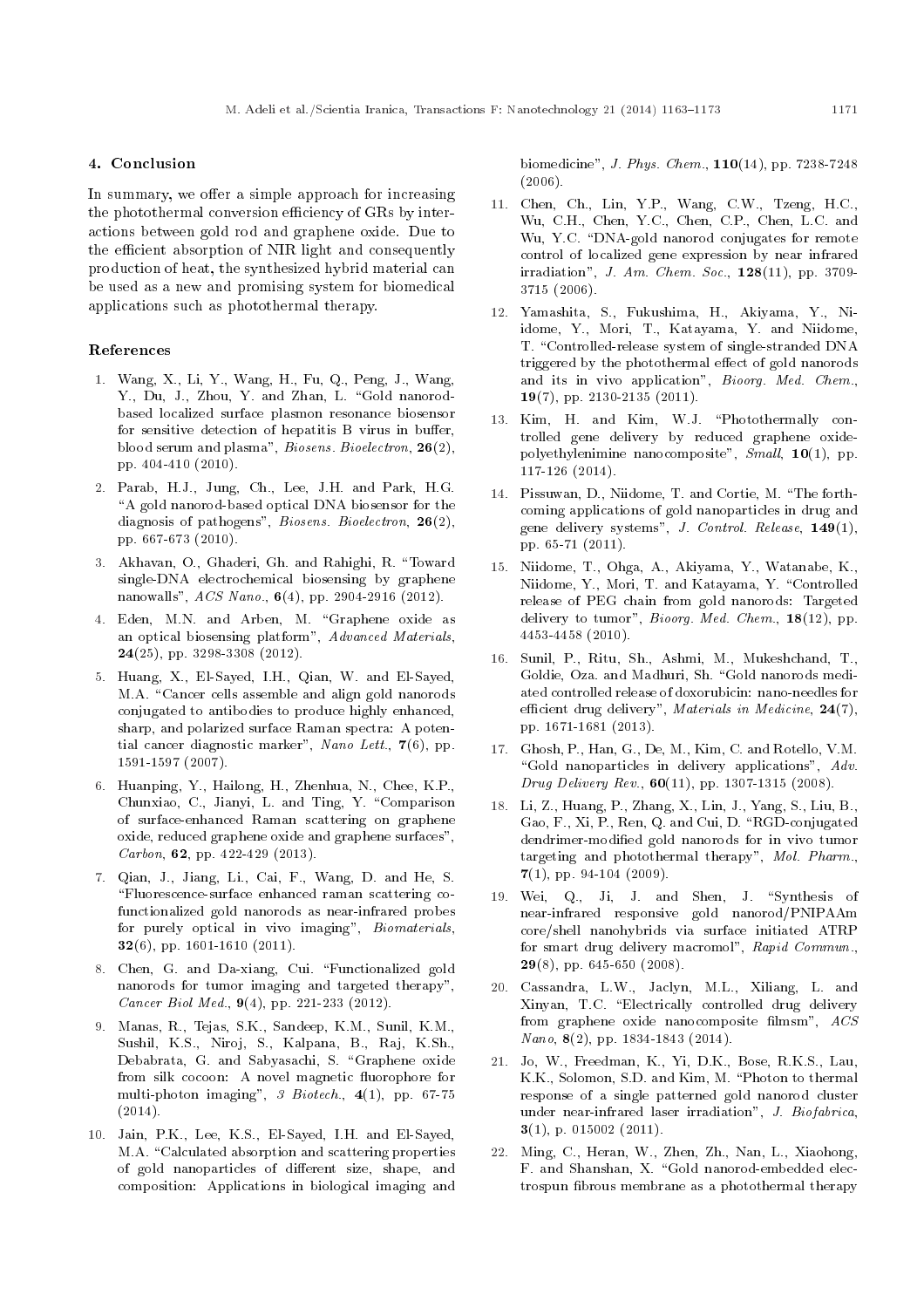platform", ACS Appl. Mater. Interfaces, 6(3), pp. 1569-1575 (2014).

- 23. Megan, A.M., Moustafa, R.K.A., Lauren, A.A., Rachel, D.N. and Mostafa, A.E. "The most effective gold nanorod size for plasmonic photothermal therapy: theory and in vitro experiments", J. Phys. Chem. B, 118(5), pp. 1319-1326 (2014).
- 24. Akhavan, O. and Ghaderi, Gh. "Graphene nanomesh promises extremely efficient In vivo photothermal therapy", Small, 9(21), pp. 3593-3601 (2013).
- 25. Alkilany, A.M., Nagaria, P.K., Hexel, C.R., Shaw, T.J., Murphy, C.J. and Wyatt, M.D. "Cellular uptake and cytotoxicity of gold nanorods: molecular origin of cytotoxicity and surface effects",  $Small, 5(6)$ , pp. 701-708 (2009).
- 26. Takahashi, H., Niidome, Y., Niidome, T., Kaneko, K., Kawasaki, H. and Yamada, S. "Modification of gold nanorods using phosphatidylcholine to reduce cytotoxicity",  $Langmuir$ ,  $22(1)$ , pp. 2-5 (2006).
- 27. Liao, H. and Hafner, L.H. "Gold nanorod bioconjugates", Chem Mater., 17(18), pp. 4636-4641 (2005).
- 28. Niidome, T., Yamagata, M., Okamoto, Y., Akiyama, Y., Takahashi, H., Kawano, T., Katayama, Y. and Niidome, Y. "PEG-modified gold nanorods with a stealth character for in vivo applications", J. Control. *Release*,  $114(3)$ , pp. 343-347 (2006).
- 29. Lee, J., Yang, J., Seo, S.B., Ko, H.J., Suh, J.S., Huh, Y.M. and Haam, S. "Smart nanoprobes for ultrasensitive detection of breast cancer via magnetic resonance imaging", Nanotechnology, 19(48), pp. 485101-485111 (2008).
- 30. Tavakoli, A., Adeli, M. and Vossoughi, M. "Synthesis of gold nanoparticle necklaces using linear-dendritic copolymers", European Polymer Journal, 46(2), pp. 165-170 (2010).
- 31. Markovic, Z.M., Harhaji-Trajkovic, L.M., Todorovic-Markovic, B.M., Kepic, D.P., Arsikin, K.M. and Jovanovic, S.P. "In vitro comparison of the photothermal anticancer activity of graphene nanoparticles and carbon nanotubes",  $Biomaterials$ ,  $32(4)$ , pp. 1121-1129  $(2011).$
- 32. Zhang, Y., Ali, S.F., Dervishi, E., Xu, Y., Li, Z. and Casciano, D. "Cytotoxicity effects of graphene and single-wall carbon nanotubes in neural phaeochromocytoma-derived PC12 cells", ACS Nano, 4(6), pp. 3181-3186 (2010).
- 33. Agarwal, S., Zhou, X., Ye, F., He, Q., Chen, G.C., Soc, J., Boey, F., Zhang, H. and Chen, P. \Interfacing live cells with nanocarbon substrates", Langmuir,  $26(4)$ , pp. 2244-2247 (2010).
- 34. Wang, K., Ruan, J., Song, H., Zhang, J., Wo, Y., Guo, S. et al. "Biocompatibility of graphene oxide", Nanoscale Res Lett.,  $6(1)$ , pp. 1-8 (2010).
- 35. Zhang, X.Y., Yin, J.L., Peng, C., Hu, W.Q., Zhu, Z.Y., Li, W.X. et al. "Distribution and biocompatibility studies of graphene oxide in mice after intravenous administration", Carbon, 49(3), pp. 986-995 (2010).
- 36. Alivisatos, A.P. "Semiconductor clusters, nanocrystals, and quantum dots",  $Science$ ,  $271(5251)$ , pp. 933-937 (1996).
- 37. Fissan, H., Kennedy, M.K., Krinke, T.J. and Kruis, F.E. "Nanoparticles from the gas phase as building blocks for electrical devices", J. Nanopart. Res., 5(3- 4), pp. 299-310 (2003).
- 38. Geim, A.K. and Novoselov, K.S. "The rise of graphene", *Nat. Mater.*,  $6(3)$ , pp. 183-191 (2007).
- 39. Novoselov, K.S., Geim, A.K., Morozov, S.V., Jiang, D., Zhang, Y., Dubonos, S.V., Grigorieva, I.V. and Firsov, A.A. "Electric field effect in atomically thin carbon films", Science,  $306(5696)$ , pp. 666-669 (2004).
- 40. Novoselov, K.S., Jiang, D., Schedin, F., Booth, T.J., Khotkevich, V.V., Morozov, S.V. and Geim, A.K. "Two-dimensional atomic crystals", P. Natl. Acad. Sci. USA,  $102(30)$ , pp. 10451-10453 (2005).
- 41. Novoselov, K.S., Morozov, S.V., Mohinddin, T.M.G., Ponomarenko, L.A., Elias, D.C., Yang, R., Barbolina, I.I., Blake, P., Booth, T.J., Jiang, D., Giesbers, J., Hill, E.W. and Geim, A.K. "Electronic properties of grapheme", Phys. Status Solidi B-Basic Solid State Phys.,  $244(11)$ , pp. 4106-4111 (2007).
- 42. Balandin, A.A., Ghosh, S., Bao, W.Z., Calizo, I,. Teweldebrhan, D., Miao, F. and Lau, C.N. "Superior thermal conductivity of single-layer graphene", Nano Lett.,  $8(3)$ , pp. 902-907 (2008).
- 43. Zhu, Y., Murali, S., Cai, W., Li, X., Suk, J.W., Rotts, J.R. and Ruoff, R.S. "Synthesis and characterization of large-area graphene and graphite films on commercial Cu-Ni alloy foils", Adv. Mater., 22(35), pp. 3906-3924  $(2010)$ .
- 44. Jana, N.R. "Gram-scale synthesis of soluble, nearmonodisperse gold nanorods and other anisotropic nanoparticles", Small, 1(8), pp. 875-882 (2005).
- 45. Namazi, H. and Adeli, A. "Synthesis of barbelllike triblock copolymers, dendritic triazine -block-Poly(ethylene glycol)-block- dendritic triazine and investigation of their solution", Behaviors Polymer, 46(24), pp. 10788-10799 (2005).
- 46. Namazi, H. and Adeli, M. "Solution proprieties of dendritic triazine/poly(ethylene glycol)/dendritic triazine block copolymers", J. Polym. Sci., Part A: Polym.  $Chem., 43(1), pp. 28-41 (2005).$
- 47. Adeli, M., Zarnegar, Z. and Kabiri, R. "Dendritic macromolecules containing several types of functional groups", J. Appl. Polym. Sci.,  $115(1)$ , pp. 9-14 (2010).
- 48. Hummers Jr, W.S. and Offeman, R.E. "Preparation of graphitic oxide", J. Am. Chem. Soc.,  $80(6)$ , pp. 1339-1339 (1958).
- 49. Attal, S., Thiruvengadathan, R. and Regev, O. "Determination of the concentration of single-walled carbon nanotubes in aqueous dispersions using UV-visible absorption spectroscopy", Anal Chem., 78(23), pp. 8098-104 (2006).